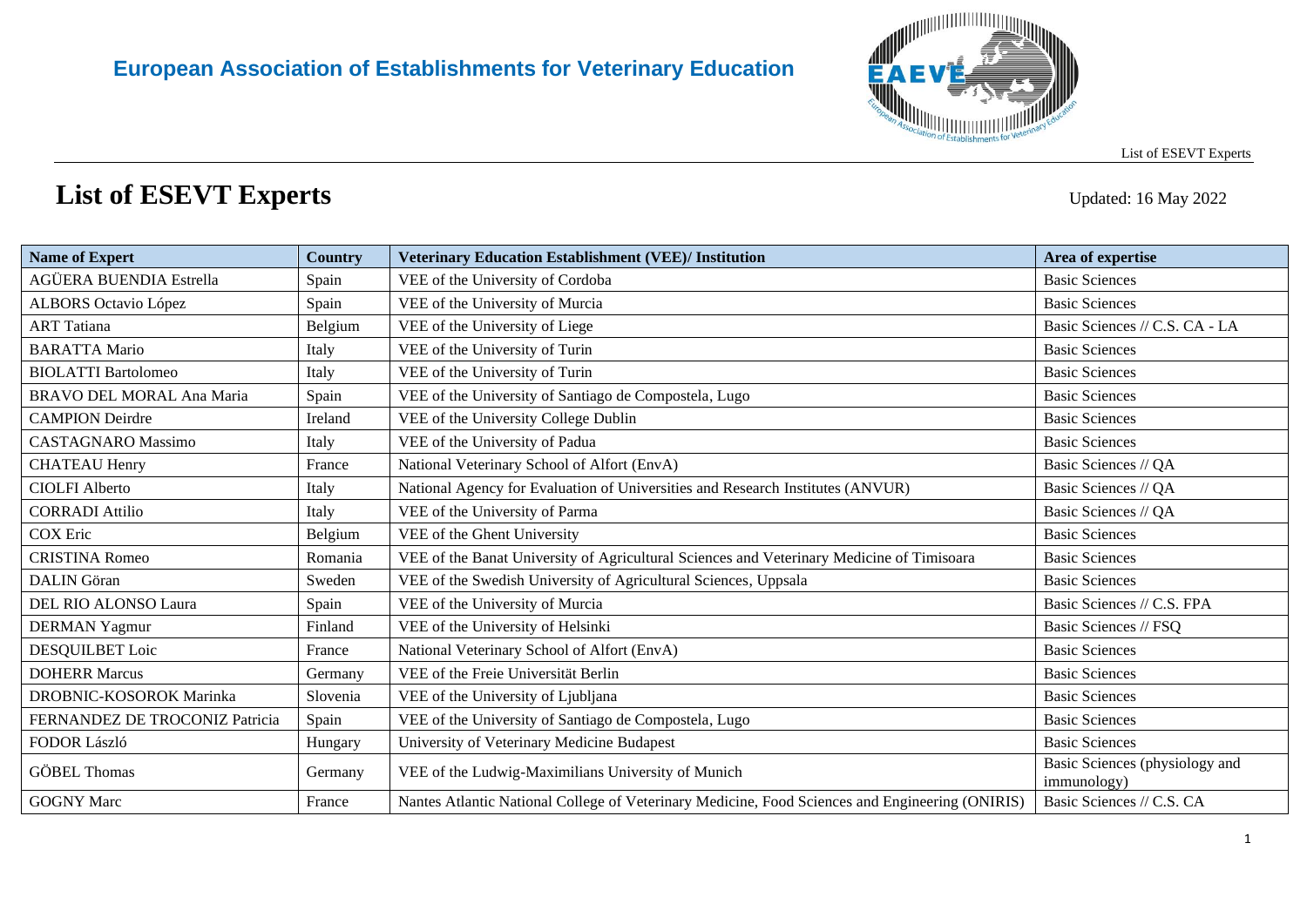

| <b>Name of Expert</b>          | <b>Country</b>    | Veterinary Education Establishment (VEE)/ Institution                              | Area of expertise                 |
|--------------------------------|-------------------|------------------------------------------------------------------------------------|-----------------------------------|
| <b>HOLM</b> Peter              | Denmark           | VEE of the University of Copenhagen                                                | <b>Basic Sciences</b>             |
| <b>HORIN</b> Petr              | Czech<br>Republic | VEE of the University of Veterinary and Pharmaceutical Sciences Brno               | <b>Basic Sciences</b>             |
| <b>IKONOMOPOULOS</b> Ioannis   | Greece            | Faculty of Animals Health, University of Athens                                    | Basic Sciences // FSQ             |
| <b>KRAMER Laura Helen</b>      | Italy (USA)       | VEE of the University of Parma                                                     | Basic Sciences // FSQ             |
| <b>MARKEY Bryan</b>            | Ireland           | VEE of the University College Dublin                                               | <b>Basic Sciences</b>             |
| MIRAGLIOTTA Vincenzo           | Italy             | VEE of the University of Pisa                                                      | <b>Basic Sciences</b>             |
| <b>ODORE</b> Rosangela         | Italy             | VEE of the University of Turin                                                     | <b>Basic Sciences</b>             |
| PACIELLO Orlando               | Italy             | VEE of the University of Napoli Federico II                                        | <b>Basic Sciences</b>             |
| PELETEIRO Maria                | Portugal          | VEE of the University of Lisbon                                                    | <b>Basic Sciences</b>             |
| PIRES Maria dos Anjos Clemente | Portugal          | VEE of the University of Trás-os-Montes and Alto Douro, Vila Real                  | <b>Basic Sciences</b>             |
| <b>PRESS Charles McLean</b>    | Norway            | VEE of the Norwegian University of Life Sciences, As                               | <b>Basic Sciences</b>             |
| PUSTA Dana                     | Romania           | VEE of the University of Agricultural Sciences and Veterinary Medicine Cluj-Napoca | <b>Basic Sciences</b>             |
| QUEIROGA Felisbina             | Portugal          | VEE of the University of Trás-os-Montes and Alto Douro, Vila Real                  | Basic Sciences // C.S. CA         |
| <b>RESTUCCI Brunella</b>       | Italy             | VEE of the University of Napoli Federico II                                        | <b>Basic Sciences</b>             |
| <b>SCUDAMORE</b> Cheryl Lynn   | <b>UK</b>         | RCVS Recognised Specialist in Veterinary Pathology                                 | <b>Basic Sciences</b>             |
| <b>SUKURA Antti</b>            | Finland           | VEE of the University of Helsinki                                                  | <b>Basic Sciences</b>             |
| <b>TEMPESTA Maria</b>          | Italy             | VEE of the University of Bari Aldo Moro                                            | <b>Basic Sciences</b>             |
| YURDAKÖK DIKMEN Begüm          | Turkey            | VEE of the Ankara University                                                       | Basic Sciences // QA              |
| <b>ANDERSON Thomas James</b>   | <b>UK</b>         | VEE of the University of Glasgow                                                   | C.S. Companion Animal - SA        |
| <b>ART</b> Tatiana             | Belgium           | VEE of the University of Liege                                                     | C.S. Companion Animal - LA // BS  |
| <b>BUCHNER Florian</b>         | Austria           | University of Veterinary Medicine Vienna                                           | C.S. Companion Animal - LA        |
| <b>CORBERA Juan Alberto</b>    | Spain             | VEE of the University of Las Palmas de Gran Canaria                                | C.S. Companion Animal - SA        |
| DE MENEGHI Daniele             | Italy             | VEE of the University of Turin                                                     | C.S. Companion Animal - LA // FPA |
| <b>DUPRÉ Gilles</b>            | Austria           | Programme Director of the European School for Advanced Veterinary Studies (ESAVS)  | C.S. Companion Animal - SA        |
| FINOTELLO Ricardo              | Italy             | VEE of the University of Liverpool                                                 | C.S. Companion Animal - SA        |
| FJELDBORG Julie                | Denmark           | VEE of the University of Copenhagen                                                | C.S. Companion Animal - LA        |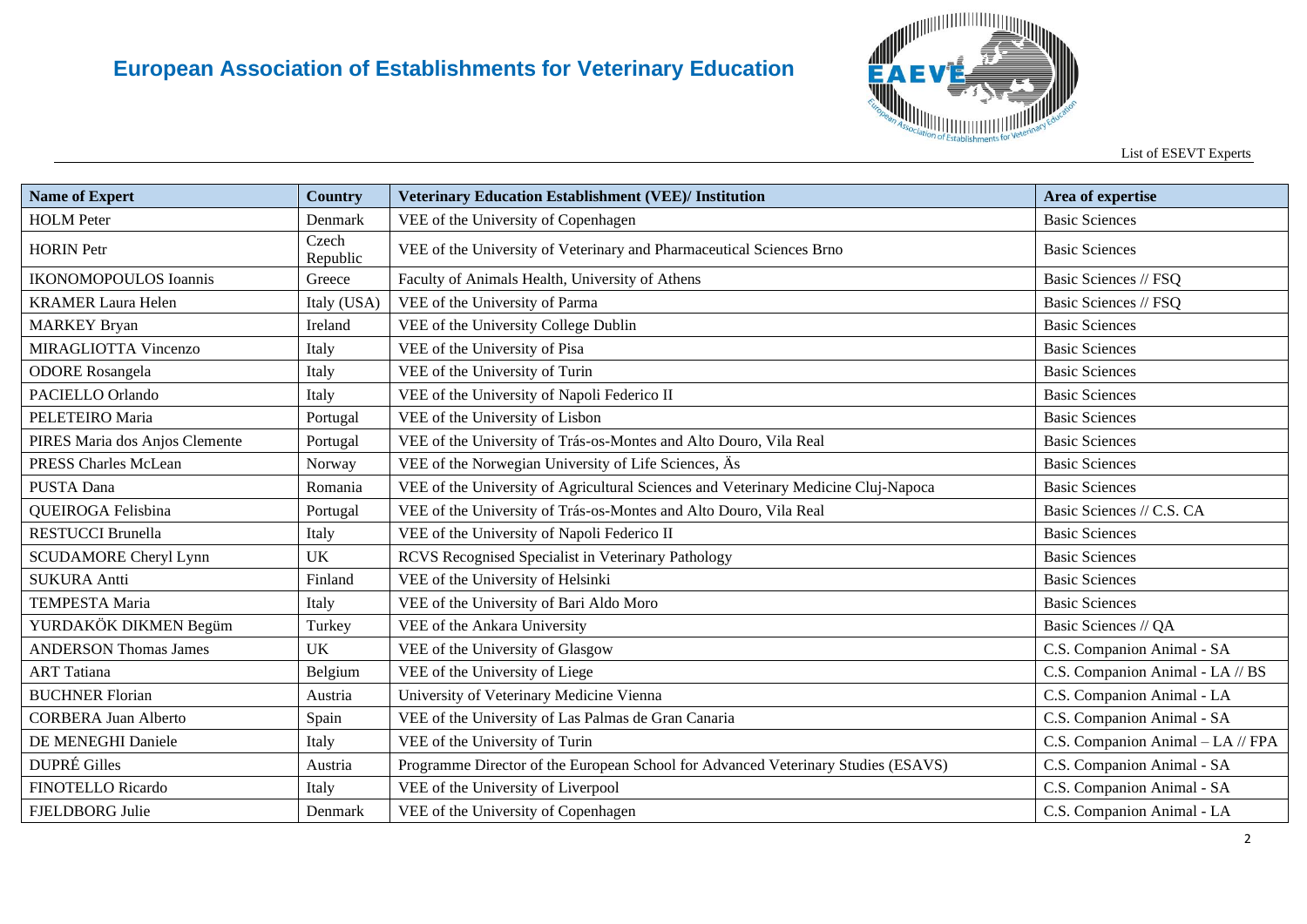

List of ESEVT Experts

| <b>Name of Expert</b>         | <b>Country</b>    | <b>Veterinary Education Establishment (VEE)/ Institution</b>                                    | Area of expertise                      |
|-------------------------------|-------------------|-------------------------------------------------------------------------------------------------|----------------------------------------|
| <b>GANDINI</b> Gualtiero      | Italy             | VEE of the University of Bologna                                                                | C.S. Companion Animal - LA // QA       |
| <b>GASCON Manuel</b>          | Spain             | VEE of the University of Zaragoza                                                               | C.S. Companion Animal - SA             |
| <b>GASTHUYS Frank</b>         | Belgium           | VEE of the Ghent University                                                                     | C.S. Companion Animal - SA             |
| <b>GERMAN Alexander James</b> | <b>UK</b>         | VEE of the University of Liverpool                                                              | C.S. Companion Animal - SA             |
| <b>GOGNY Marc</b>             | France            | Nantes Atlantic National College of Veterinary Medicine, Food Sciences and Engineering (ONIRIS) | C.S. Companion Animal - LA // BS       |
| <b>HALL Edward</b>            | <b>UK</b>         | VEE of the University of Bristol                                                                | C.S. Companion Animal - SA             |
| <b>HILL Lynne Victoria</b>    | UK                | Consultant, Bristol                                                                             | C.S. Companion Animal - SA             |
| <b>HUDSON Neil</b>            | <b>UK</b>         | VEE of the University of Edinburgh                                                              | C.S. Companion Animal - LA // QA       |
| <b>KANCA Halit</b>            | Turkey            | VEE of the Ankara University                                                                    | C.S. Companion Animal //FPA            |
| LEBLOND Agnès                 | France            | VEE of VetAgro Sup, Lyon                                                                        | C.S. Companion Animal                  |
| <b>LEMO Niksa</b>             | Croatia           | VEE of the University of Zagreb                                                                 | C.S. Companion Animal -<br>dermatology |
| <b>MARTANO</b> Marina         | Italy             | VEE of the University of Parma                                                                  | C.S. Companion Animal - SA             |
| <b>MARTINOT Stéphane</b>      | France            | VEE of VetAgro Sup, Lyon                                                                        | C.S. Companion Animal - LA             |
| <b>MAY</b> Stephen            | <b>UK</b>         | Royal Veterinary College, London                                                                | C.S. Companion Animal - LA             |
| <b>NECAS Alois</b>            | Czech<br>Republic | VEE of the University of Veterinary and Pharmaceutical Sciences Brno                            | C.S. Companion Animal - SA             |
| NIEDŹWIEDŹ Artur              | Poland            | VEE of the Wrocław University of Environmental and Life Sciences                                | C.S. Companion Animal                  |
| <b>OOSTERLINCK Maarten</b>    | Belgium           | VEE of the Ghent University                                                                     | C.S. Companion Animal - LA             |
| PEREZ ALENZA Dolores          | Spain             | VEE of the Complutense University of Madrid                                                     | C.S. Companion Animal - SA             |
| PIETRA Marco                  | Italy             | VEE of the University of Bologna                                                                | C.S. Companion Animal - SA             |
| <b>PORTIER Karin</b>          | France            | VEE of VetAgro Sup, Lyon                                                                        | C.S. Companion Animal - LA, SA         |
| PRINGLE John                  | Canada            | VEE of the Swedish University of Agricultural Sciences, Uppsala                                 | C.S. Companion Animal - LA             |
| <b>PUGLIESE Michela</b>       | Italy             | VEE of the University of Messina                                                                | C.S. Companion Animal                  |
| QUEIROGA Felisbina            | Portugal          | VEE of the University of Trás-os-Montes and Alto Douro, Vila Real                               | C.S. Companion Animal // BS            |
| <b>ROMAGNOLI Stefano</b>      | Italy             | VEE of the University of Padua                                                                  | C.S. Companion Animal - LA, SA         |
| <b>SAINZ Angel</b>            | Spain             | VEE of the Complutense University of Madrid                                                     | C.S. Companion Animal - SA             |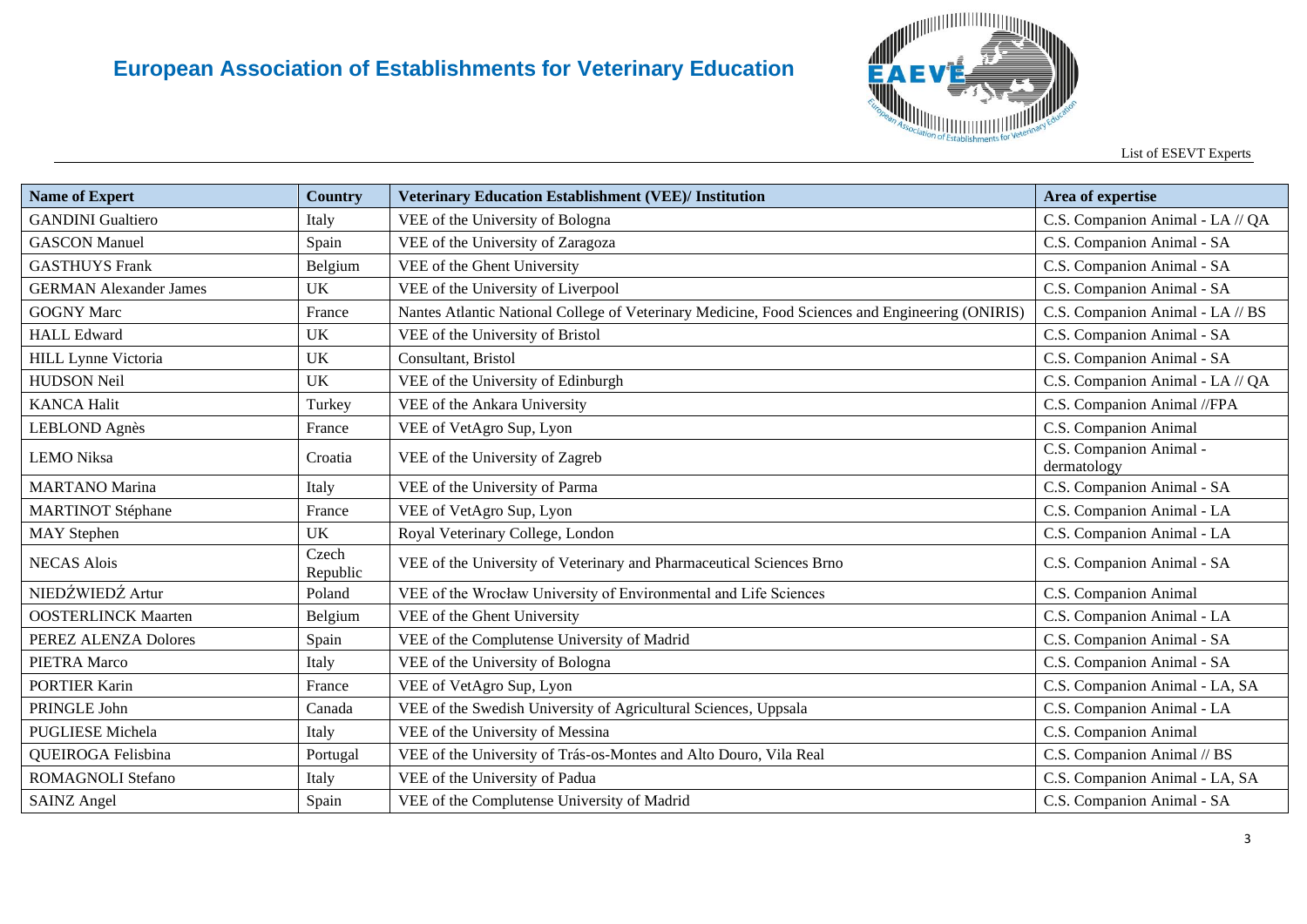

| <b>Name of Expert</b>                | Country            | <b>Veterinary Education Establishment (VEE)/ Institution</b>                                                                                             | Area of expertise                       |
|--------------------------------------|--------------------|----------------------------------------------------------------------------------------------------------------------------------------------------------|-----------------------------------------|
| <b>SANDERSEN Charlotte</b>           | Germany            | VEE of the University of Liege                                                                                                                           | C.S. Companion Animal - LA              |
| <b>VERONESI Maria Cristina</b>       | Italy              | VEE of the University of Milan                                                                                                                           | C.S. Companion Animal                   |
| <b>VERWILGHEN Denis</b>              | Belgium            | VEE of the University of Copenhagen *<br>* currently employed at the University Teaching Hospital Camden, The University of Sydney,<br>Camden, Australia | C.S. Companion Animal - LA              |
| <b>VIEGAS Carlos Alberto Antunes</b> | Portugal           | VEE of the University of Trás-os-Montes and Alto Douro, Vila Real                                                                                        | C.S. Companion Animal - SA              |
| <b>WILLEMSE Antonie</b>              | The<br>Netherlands | VEE of the University of Utrecht                                                                                                                         | C.S. Companion Animal - SA              |
| <b>BARRETT David</b>                 | <b>UK</b>          | VEE of the University of Bristol                                                                                                                         | C.S. Food-producing Animal              |
| <b>CHAMBON Thierry</b>               | France             | FVE Vice President; Veterinary Clinic Montaigne                                                                                                          | C.S. Food-producing Animal              |
| <b>CROWE Mark</b>                    | Ireland            | VEE of the University College Dublin                                                                                                                     | C.S. Food-producing Animal              |
| <b>CUTRIGNELLI Monica</b>            | Italy              | VEE of the University of Napoli Federico II                                                                                                              | C.S. Food-producing Animal              |
| DE LA FE Christian                   | Spain              | VEE of the University of Murcia                                                                                                                          | C.S. Food-producing Animal              |
| DE MENEGHI Daniele                   | Italy              | VEE of the University of Turin                                                                                                                           | C.S. Food-producing Animal              |
| DEL RIO ALONSO Laura                 | Spain              | VEE of the University of Murcia                                                                                                                          | C.S. Food-producing Animal // BS        |
| <b>GENTILE Arcangelo</b>             | Italy              | VEE of the University of Bologna                                                                                                                         | C.S. Food-producing Animal              |
| <b>GUATTÈO Raphaël</b>               | France             | Nantes Atlantic National College of Veterinary Medicine, Food Sciences and Engineering (ONIRIS)                                                          | C.S. Food-producing Animal              |
| <b>HORIN</b> Petr                    | Czech<br>Republic  | VEE of the University of Veterinary and Pharmaceutical Sciences Brno                                                                                     | C.S. Food-producing Animal              |
| <b>KANCA Halit</b>                   | Turkey             | VEE of the Ankara University                                                                                                                             | C.S. Food-producing Animal //C.S.<br>CA |
| <b>KREMER Wim</b>                    | The<br>Netherlands | VEE of the University of Utrecht                                                                                                                         | C.S. Food-producing Animal              |
| <b>LACASTA Delia</b>                 | Spain              | VEE of the University of Zaragoza                                                                                                                        | C.S. Food-producing Animal              |
| <b>MAILLARD Renaud</b>               | France             | National Veterinary School of Alfort (EnvA)                                                                                                              | C.S. Food-producing Animal              |
| <b>MARTIN Adam Dunstan</b>           | <b>UK</b>          | VEE of the Norwegian University of Life Sciences, Äs                                                                                                     | C.S. Food-producing Animal              |
| <b>MORAR</b> Iancu                   | Romania            | VEE of the University of Agricultural Sciences and Veterinary Medicine Cluj-Napoca                                                                       | C.S. Food-producing Animal              |
| PAZZOLA Michele                      | Italy              | VEE of the University of Sassari                                                                                                                         | C.S. Food-producing Animal              |
| PHYTHIAN Clare                       | Norway             | VEE of the Norwegian University of Life Sciences, As                                                                                                     | C.S. Food-producing Animal              |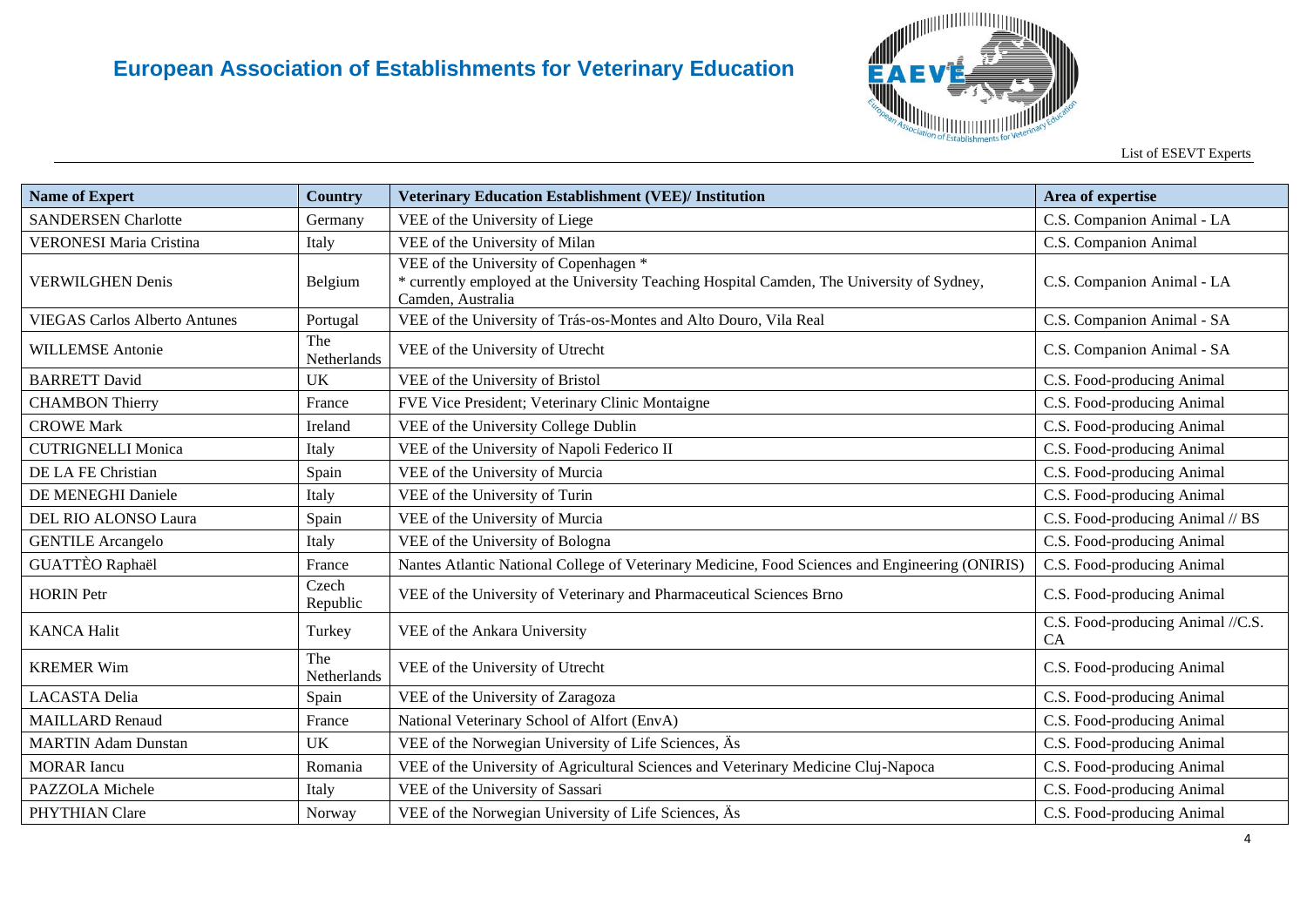

List of ESEVT Experts

| <b>Name of Expert</b>         | <b>Country</b>     | <b>Veterinary Education Establishment (VEE)/ Institution</b>      | Area of expertise               |
|-------------------------------|--------------------|-------------------------------------------------------------------|---------------------------------|
| <b>SANS Pierre</b>            | France             | National Veterinary School of Toulouse (ENVT)                     | C.S. Food-producing Animal / QA |
| SILVA Filipe da Costa         | Portugal           | VEE of the University of Trás-os-Montes and Alto Douro, Vila Real | C.S. Food-producing Animal      |
| <b>SMITH Robert</b>           | UK                 | VEE of the University of Liverpool                                | C.S. Food-producing Animal      |
| <b>STAERK Katharina</b>       | Switzerland        | SAFOSO Switzerland & Royal Veterinary College, London             | C.S. Food-producing // FSQ      |
| <b>STILWELL George</b>        | Portugal           | VEE of the University of Lisbon                                   | C.S. Food-producing Animal      |
| <b>VERINI SUPPLIZI Andrea</b> | Italy              | VEE of the University of Perugia                                  | C.S. Food-producing Animal      |
| WITKOWSKI Lucjan Adam         | Poland             | VEE of the Warsaw University of Life Sciences                     | C.S. Food-producing Animal      |
| <b>CHIESA Francesco</b>       | Italy              | VEE of the University of Turin                                    | Food Safety and Quality         |
| <b>DAUBE</b> Georges          | Belgium            | VEE of the University of Liege                                    | Food Safety and Quality         |
| <b>DERMAN Yagmur</b>          | Finland            | VEE of the University of Helsinki                                 | Food Safety and Quality // BS   |
| FREDRIKSSON-AHOMAA Maria      | Finland            | VEE of the University of Helsinki                                 | Food Safety and Quality         |
| <b>GHIDINI</b> Sergio         | Italy              | VEE of the University of Parma                                    | Food Safety and Quality         |
| <b>HOUF Kurt</b>              | Belgium            | VEE of the Ghent University                                       | Food Safety and Quality         |
| <b>HUEY Robert</b>            | UK                 | Department of Agriculture and Rural Development, Northern Ireland | Food Safety and Quality         |
| <b>IKONOMOPOULOS Ioannis</b>  | Greece             | Faculty of Animals Health, University of Athens                   | Food Safety and Quality         |
| KIRBIŠ Andrej                 | Slovenia           | VEE of the University of Ljubljana                                | Food Safety and Quality         |
| <b>KORSAK Nicolas</b>         | Belgium            | VEE of the University of Liege                                    | Food Safety and Quality         |
| KOSEK-PASZKOWSKA Katarzyna    | Poland             | VEE of the Wroclaw University of Environmental and Life Sciences  | Food Safety and Quality         |
| <b>KRAMER Laura Helen</b>     | Italy (USA)        | VEE of the University of Parma                                    | Food Safety and Quality // BS   |
| LIPMAN Len J.A.               | The<br>Netherlands | VEE of the University of Utrecht                                  | Food Safety and Quality         |
| LOPES VELOSO Maria Gabriela   | Portugal           | VEE of the University of Lisbon                                   | Food Safety and Quality         |
| <b>MATEOS Alvaro</b>          | Spain              | Manager of AMATEMANN, S.L, Bilbao                                 | Food Safety and Quality         |
| <b>MEDINA Luis</b>            | Spain              | VEE of the University of Cordoba                                  | Food Safety and Quality         |
| <b>MELONI</b> Domenico        | Italy              | VEE of the University of Sassari                                  | Food Safety and Quality         |
| <b>MIALET Sylvie</b>          | France             | VEE of VetAgro Sup, Lyon                                          | Food Safety and Quality         |
| <b>NOVA</b> Rodrigo           | UK                 | VEE of the University of Glasgow                                  | Food Safety and Quality         |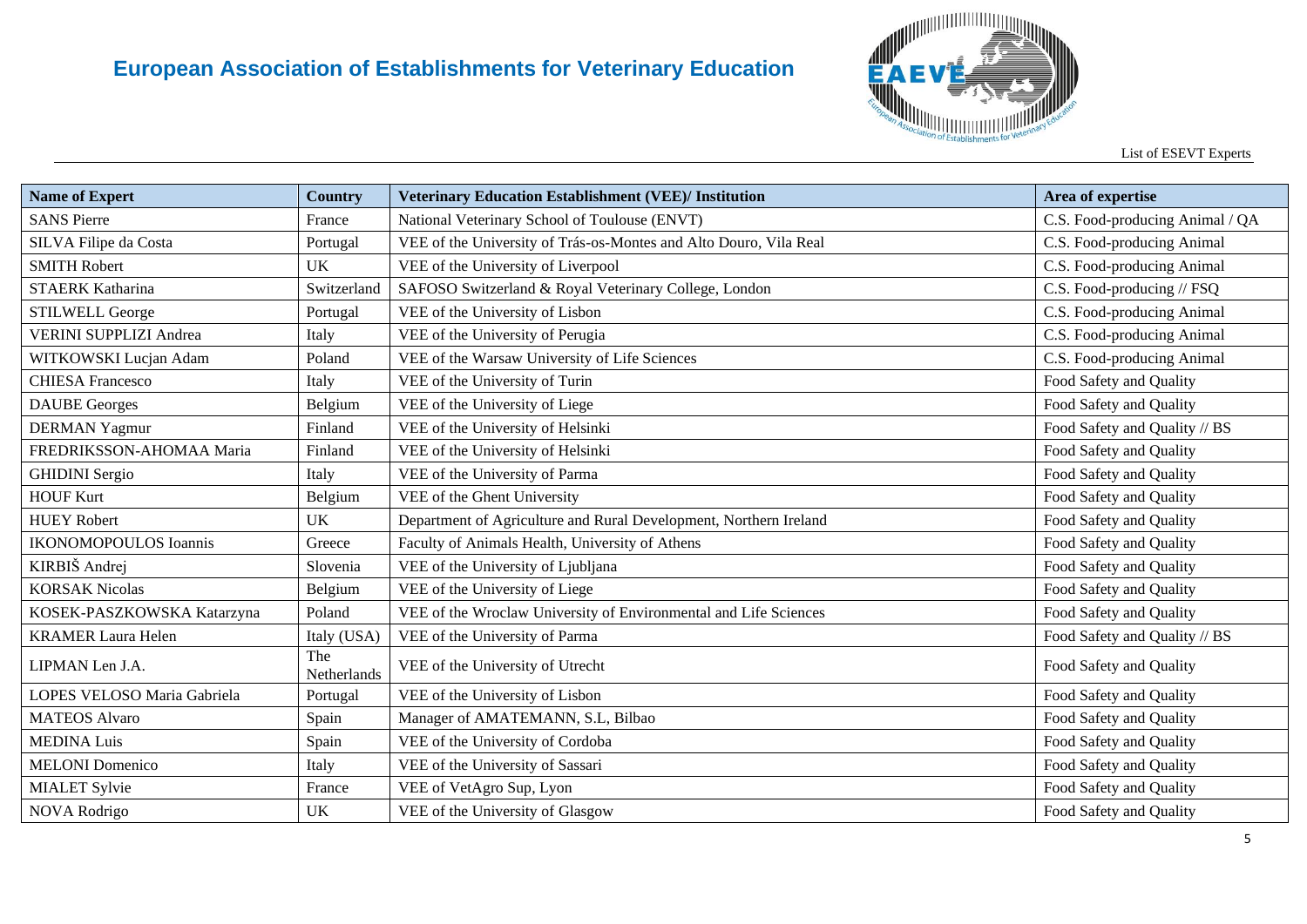

| <b>Name of Expert</b>           | <b>Country</b>     | <b>Veterinary Education Establishment (VEE)/ Institution</b>                | Area of expertise                  |
|---------------------------------|--------------------|-----------------------------------------------------------------------------|------------------------------------|
| <b>OLSEN John Elmerdahl</b>     | Denmark            | VEE of the University of Copenhagen                                         | Food Safety and Quality            |
| <b>REA</b> Stefano              | Italy              | VEE of the University of Camerino                                           | Food Safety and Quality            |
| ROS BERRUEZO Gaspar             | Spain              | VEE of the University of Murcia                                             | Food Safety and Quality            |
| SARAIVA Cristina Maria Teixeira | Portugal           | VEE of the University of Trás-os-Montes and Alto Douro, Vila Real           | Food Safety and Quality            |
| <b>SEGUINO Alessandro</b>       | Italy              | VEE of the University of Edinburgh                                          | Food Safety and Quality (VPH)      |
| <b>STAERK Katharina</b>         | Switzerland        | SAFOSO Switzerland & Royal Veterinary College, London                       | Food Safety and Quality // FPA     |
| STEINHAUSEROVA Iva              | Czech<br>Republic  | VEE of the University of Veterinary and Pharmaceutical Sciences Brno        | Food Safety and Quality            |
| <b>TALTY Patrick</b>            | Ireland            | Tulla, County Clare, Ireland                                                | Food Safety and Quality            |
| <b>TREVISANI Marcello</b>       | Italy              | VEE of the University of Bologna                                            | Food Safety and Quality            |
| VAGSHOLM Ivar                   | Sweden             | VEE of the Swedish University of Agricultural Sciences, Uppsala             | Food Safety and Quality            |
| <b>WASTESON Yngvild</b>         | Norway             | VEE of the Norwegian University of Life Sciences, Äs                        | Food Safety and Quality            |
| <b>YILDIRIM Yeliz</b>           | Turkey             | VEE of the Erciyes University, Kayseri                                      | Food Safety and Quality            |
| <b>ZILLI Romano</b>             | Italy              | <b>IZS</b> Rome                                                             | Food Safety and Quality            |
| <b>ALBANO</b> Maurizio          | Italy              | Managing Director of Abivet Srl, Rome                                       | Practitioner - SA                  |
| <b>BRIZZI</b> Alberto           | Italy              | VEE of the University of Parma                                              | Practitioner - LA                  |
| <b>BUHOT</b> Christophe         | France             | Private practitioner in Castelnau de Medoc                                  | Practitioner // C.S. FPA & C.S. CA |
| <b>BUISSON Pierre</b>           | France             | Practitioner St. Galmier                                                    | Practitioner - LA, SA              |
| <b>CONNOLLY Daniel</b>          | Ireland            | Veterinary Surgery Gort                                                     | Practitioner - LA                  |
| <b>DOUW Bertil</b>              | The<br>Netherlands | Veterinary Surgeon Macroom, Ireland                                         | Practitioner - LA, SA              |
| FERMET-QUINET Eric              | France             | International consultant (OIE PVS)                                          | Practitioner - SA                  |
| <b>FORNASIER Massenzio</b>      | Italy              | Independent Consultant - Pharmaceutical and Lab Animal Science and Medicine | Practitioner                       |
| <b>GLARDON Olivier</b>          | Switzerland        | Practitioner in Yverdon                                                     | Practitioner - SA                  |
| <b>HALLMAN</b> Isa              | Finland            | VEE of the University of Helsinki                                           | Practitioner - SA                  |
| <b>HIARD Hervé</b>              | France             | Practitioner in Dol de Bretagne                                             | Practitioner - LA                  |
| <b>IATRIDOU</b> Despoina        | Greece             | Veterinary Policy Officer, FVE Brussels                                     | Practitioner                       |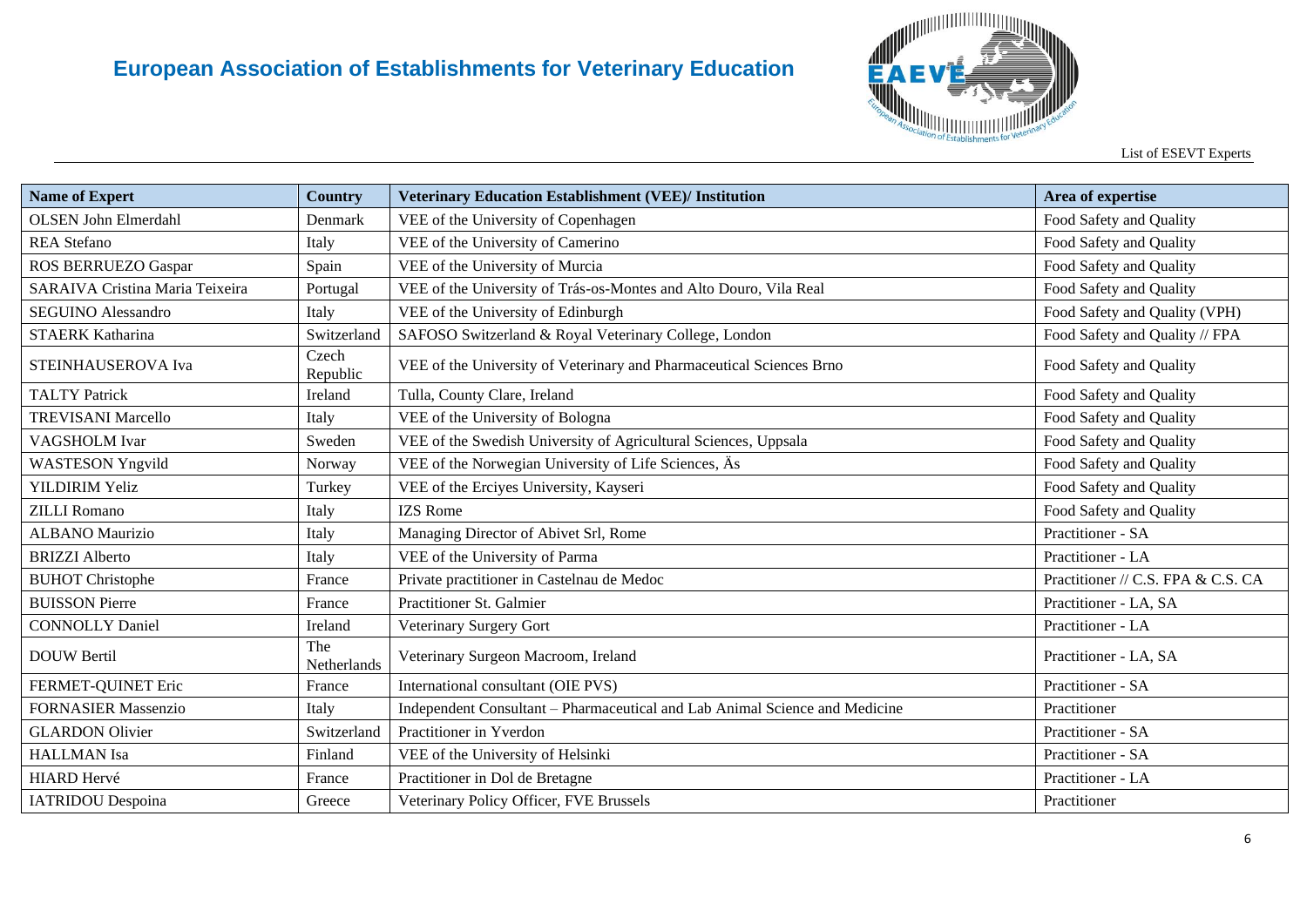

List of ESEVT Experts

| <b>Name of Expert</b>        | Country            | <b>Veterinary Education Establishment (VEE)/ Institution</b>                                                | Area of expertise                 |
|------------------------------|--------------------|-------------------------------------------------------------------------------------------------------------|-----------------------------------|
| <b>HOOIJER Gerrit</b>        | The<br>Netherlands | Visiting Researcher at the VEE of the Utrecht University; Director of H3 Consultancy (veterinary<br>advice) | Practitioner // C.S. FPA          |
| LE TUAL Julien               | France             | Veterinary Clinic of Grand Fougeray (France)                                                                | Practitioner                      |
| <b>LIATIS</b> Theofanis      | Greece             | Royal Veterinary College, London                                                                            | Practitioner - SA                 |
| <b>MARKUS</b> Gabriella      | Hungary            | Markus Tejlabor Kft., Budapest                                                                              | Practitioner - LA                 |
| <b>MOSSOP Liz</b>            | <b>UK</b>          | Deputy Vice Chancellor (Student Development and Engagement), University of Lincoln                          | Practitioner - LA, SA             |
| Ó LAOIDE Seán                | Ireland            | Veterinary Council of Ireland (VCI)                                                                         | Practitioner                      |
| ROMANO Giovanna              | Italy              | Equine Reproduction Specialist ECAR, Founder and CEO at Centro Equino Arcadia srl                           | Practitioner                      |
| <b>TOLASI</b> Giacomo        | Italy              | Practice in Orzinuovi                                                                                       | Practitioner - LA                 |
| VALAŠEK Pavol                | Slovakia           | Practitioner in Bratislava                                                                                  | Practitioner - SA                 |
| <b>WADSWORTH David</b>       | <b>UK</b>          | <b>Practitioner Thornton-Cleveleys</b>                                                                      | Practitioner - SA                 |
| <b>WAPENAAR</b> Wendela      | The<br>Netherlands | Dairy Innovation Manager (Dairy Innovation & Science Intelligence) at Elanco Animal Health                  | Practitioner - LA                 |
| <b>ZEMLJIC Borut</b>         | Slovenia           | Veterinary Polyclinic, Ormoz                                                                                | Practitioner - LA                 |
| <b>BAILLIE</b> Sarah         | <b>UK</b>          | VEE of the University of Bristol                                                                            | <b>Quality Assurance</b>          |
| <b>BERTINI</b> Simone        | Italy              | VEE of the University of Parma                                                                              | <b>Quality Assurance</b>          |
| <b>CASTAGNARO</b> Massimo    | Italy              | VEE of the University of Padua                                                                              | <b>Quality Assurance</b>          |
| <b>CHATEAU Henry</b>         | France             | National Veterinary School of Alfort (EnvA)                                                                 | Quality Assurance // BS           |
| <b>CIOLFI Alberto</b>        | Italy              | National Agency for Evaluation of Universities and Research Institutes (ANVUR)                              | Quality Assurance// BS            |
| <b>CORRADI</b> Attilio       | Italy              | VEE of the University of Parma                                                                              | <b>Quality Assurance</b>          |
| <b>FORNI Monica</b>          | Italy              | VEE of the University of Bologna                                                                            | <b>Quality Assurance</b>          |
| <b>GANDINI</b> Gualtiero     | Italy              | VEE of the University of Bologna                                                                            | Quality Assurance // C.S. CA - LA |
| GYIMOTHI-WILLMANN Ilse       | Austria            | University of Veterinary Medicine Vienna                                                                    | <b>Quality Assurance</b>          |
| <b>HOLM</b> Peter            | Denmark            | VEE of the University of Copenhagen                                                                         | <b>Quality Assurance</b>          |
| HORVATEK TOMIC Danijela      | Croatia            | VEE of the University of Zagreb                                                                             | <b>Quality Assurance</b>          |
| <b>HUDSON Neil</b>           | <b>UK</b>          | VEE of the University of Edinburgh                                                                          | Quality Assurance // C.S. CA - LA |
| <b>JENSEN Asger Lundorff</b> | Denmark            | VEE of the University of Copenhagen                                                                         | <b>Quality Assurance</b>          |